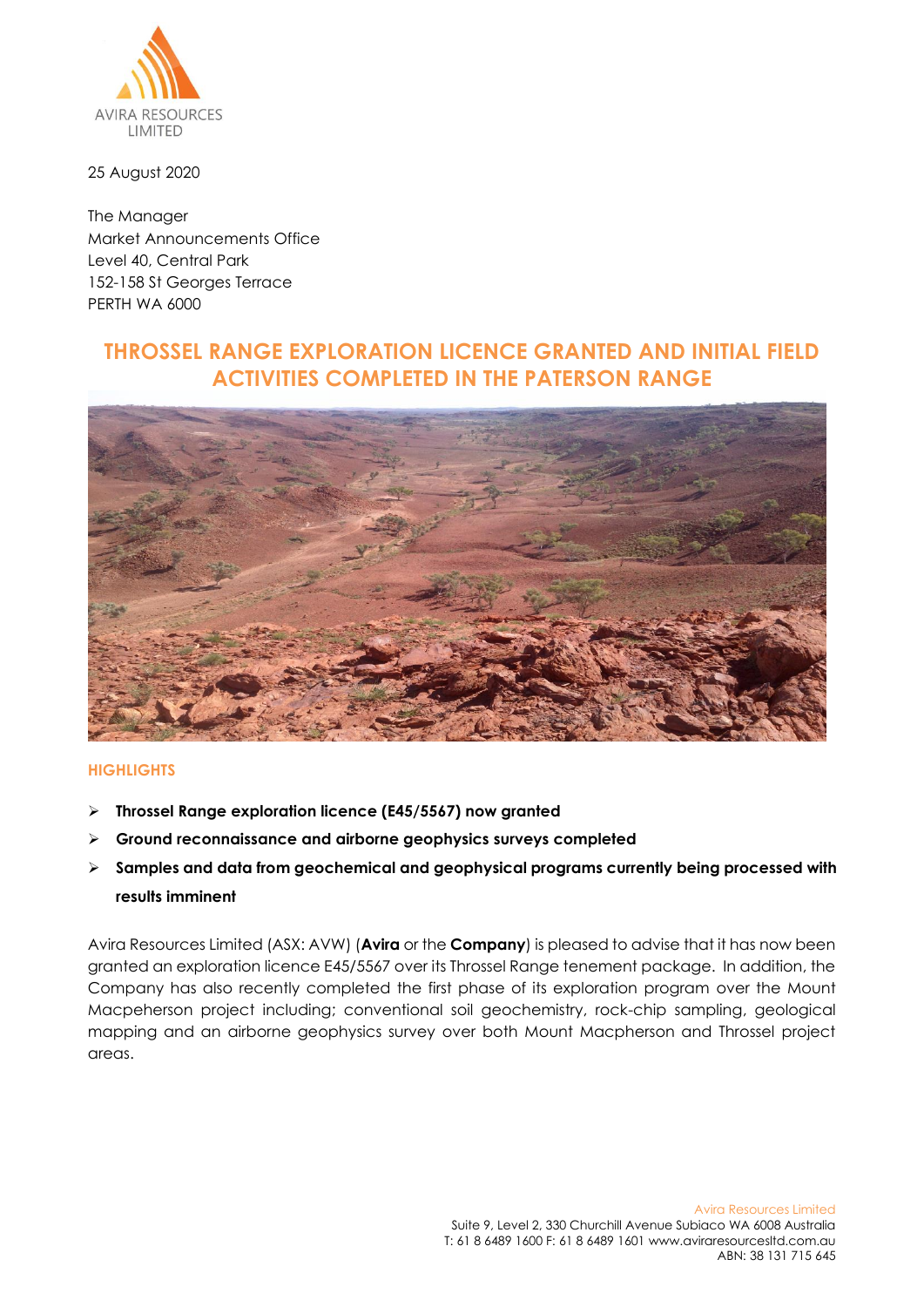

*Figure 1. South Mount Macpherson (E45/5572) showing completed soil sample lines (left) Central Mount Macpherson (right) showing completed stream sediment samples.*

The recent airborne geophysical survey flown by NRG comprised a high-resolution helicopter borne time domain electromagnetic and magnetic survey over the respective exploration projects. A total of 287 line at a 200m line spacing were flown for a total of 1,314-line kilometres over the project areas at a survey altitude of 30m to 40m (array) and 60m to 70m (Heli-borne EM).



*Figure 2. Heli-borne EM survey area showing camp and flight locations.*

Avira Resources Limited Suite 9, Level 2, 330 Churchill Avenue Subiaco WA 6008 Australia T: 61 8 6489 1600 F: 61 8 6489 1601 www.aviraresourcesltd.com.au ABN: 38 131 715 645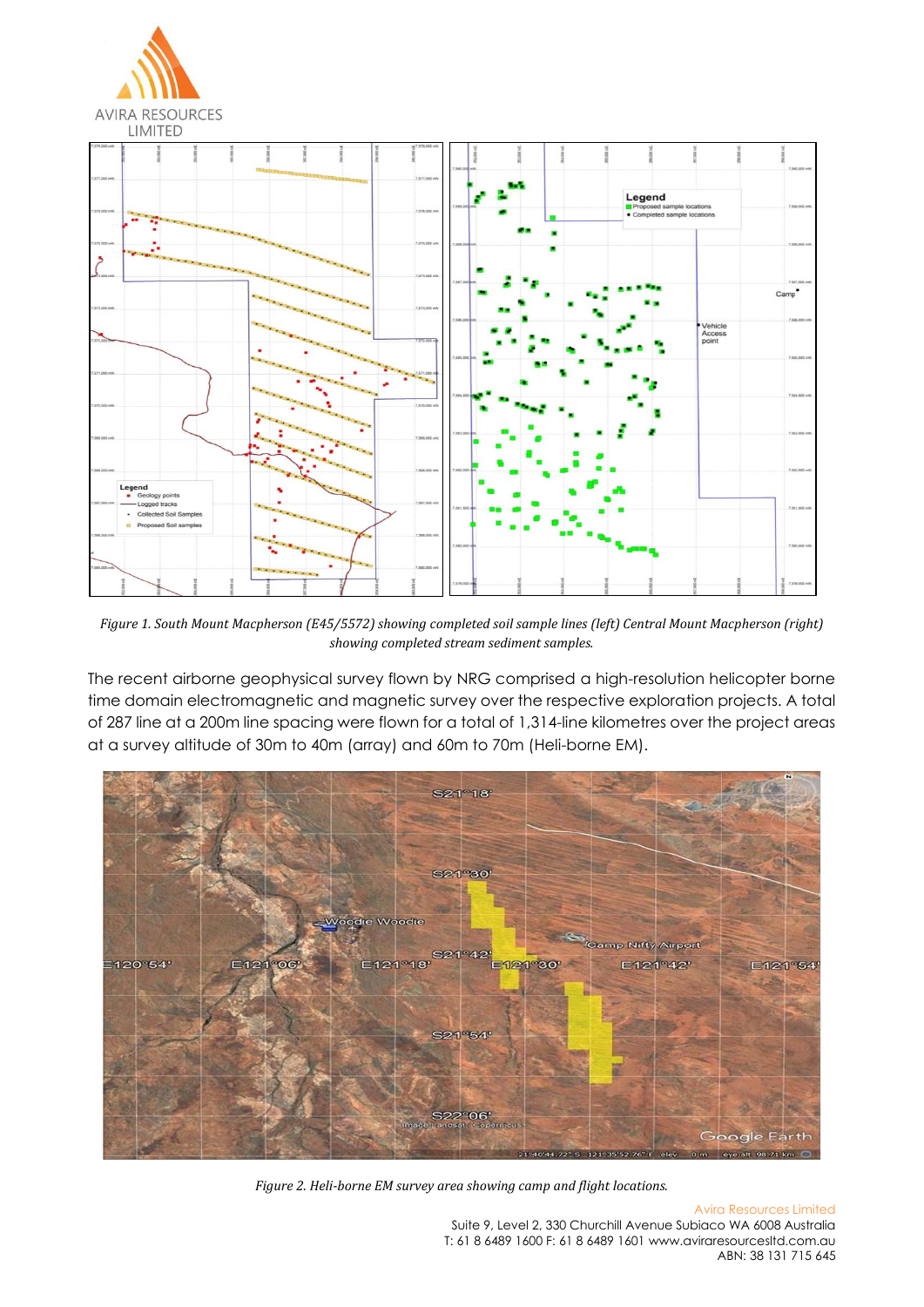

Commenting on the announcement Avira's Executive Director David Deloub said;

**"We are excited to now have exploration licences and land access agreements granted and in place for both our Throssel Range and Mount Macpherson projects, allowing us to now ramp up our planed exploration activities. With the initial phase of exploration now complete we await the results with a view to identifying potential drill targets."** 

The Avira projects are situated in the Yeneena basin sedimentary rock formation that hosts both the Nifty and Maroochydore copper deposits. Both of Avira's projects border the IGO/ Metals X and IGO/Encounter Resources joint ventures with the south western boundary of Mount Macpherson in close proximity to the magnetic anomaly associated with Encounter's Aria Prospect, with an interpreted NE trending structural corridor projecting onto the Mount Macpherson project (see Figure 2).



*Figure 3. Location of Avira's Paterson Projects in relation to major mines and emerging coper-gold prospects showing committed exploration expenditures by major joint ventures in the region.*

For, and on behalf of, the Board of the Company, and authorised for release.

**ENDS**

Executive Director Sarah Lenard – Advisir

David Deloub Investor Relations/Media Contact Avira Resource Limited Telephone: +61 432 332 905 Email: [sarah.lenard@advisir.com.au](mailto:sarah.lenard@advisir.com.au)